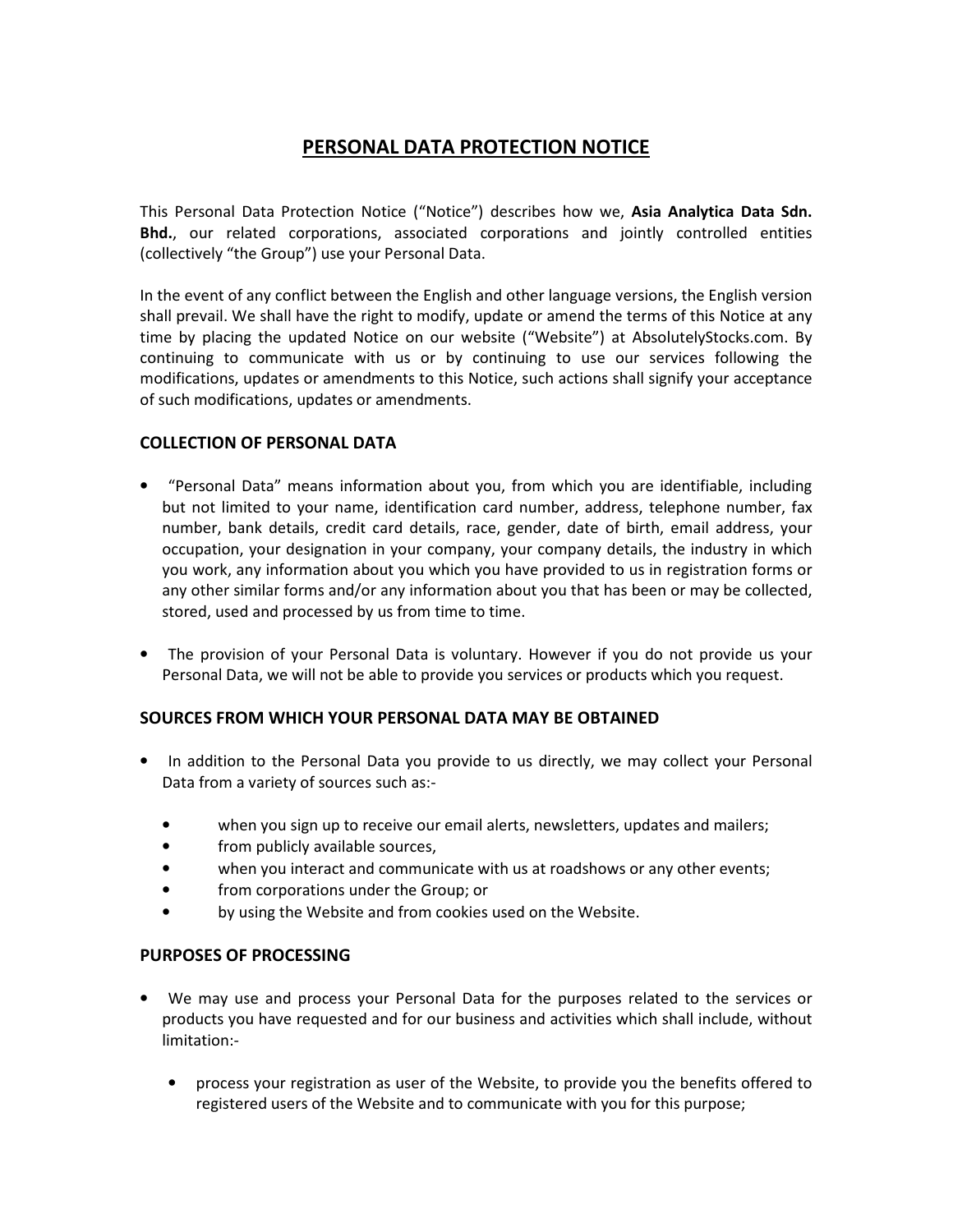- to process your registration to participate in an event or activity and to communicate with you regarding your attendance at the event or activity;
- to process payments relating to any products or services you have requested;
- to respond to questions, comments and feedback from you;
- for internal administrative purposes, such as auditing, data analysis, and to improve our services;
- for us to comply with its obligations under law.

and you agree and consent to us using and processing your Personal Data in the manner as identified above and in this Notice.

## **MARKETING AND PROMOTIONAL PURPOSES**

- We and the Group may also use and process your Personal Data for other purposes such as:-
	- to send you alerts, newsletters, updates and mailers;
	- to notify and invite you to roadshows or any other events

which may be of interest to you, by way of post, telephone call, short message service (SMS), by hand and/or by email.

• If you do not consent to us or the Group processing your Personal Data for the purposes listed in Section 5 please notify us using the contact details stated in Section 10 below.

#### **TRANSFER OF PERSONAL DATA**

• Your Personal Data may be transferred to, stored, used and processed in a jurisdiction other than Malaysia, to corporations within the Group which are located outside of Malaysia, in particular where you have requested for subscriptions from corporations under the Group which are located outside of Malaysia. You understand and consent to the transfer of your Personal Data out of Malaysia as described herein.

# **DISCLOSURE TO THIRD PARTIES**

- Your Personal Data may be transferred, accessed or disclosed to third parties for the purposes of processing your request for services or products. Further, we may engage other companies, service providers or individuals to perform functions on our behalf, and consequently may provide access or disclose to your Personal Data to such service providers or third parties. The third parties referred to in this Section include (without limitation):-
	- service providers, including, information technology (IT) service providers;
	- our professional advisors and external auditors, including legal advisors and financial advisors;
	- other entities within the Group; and
	- Governmental authorities to comply with statutory, regulatory and governmental requirements.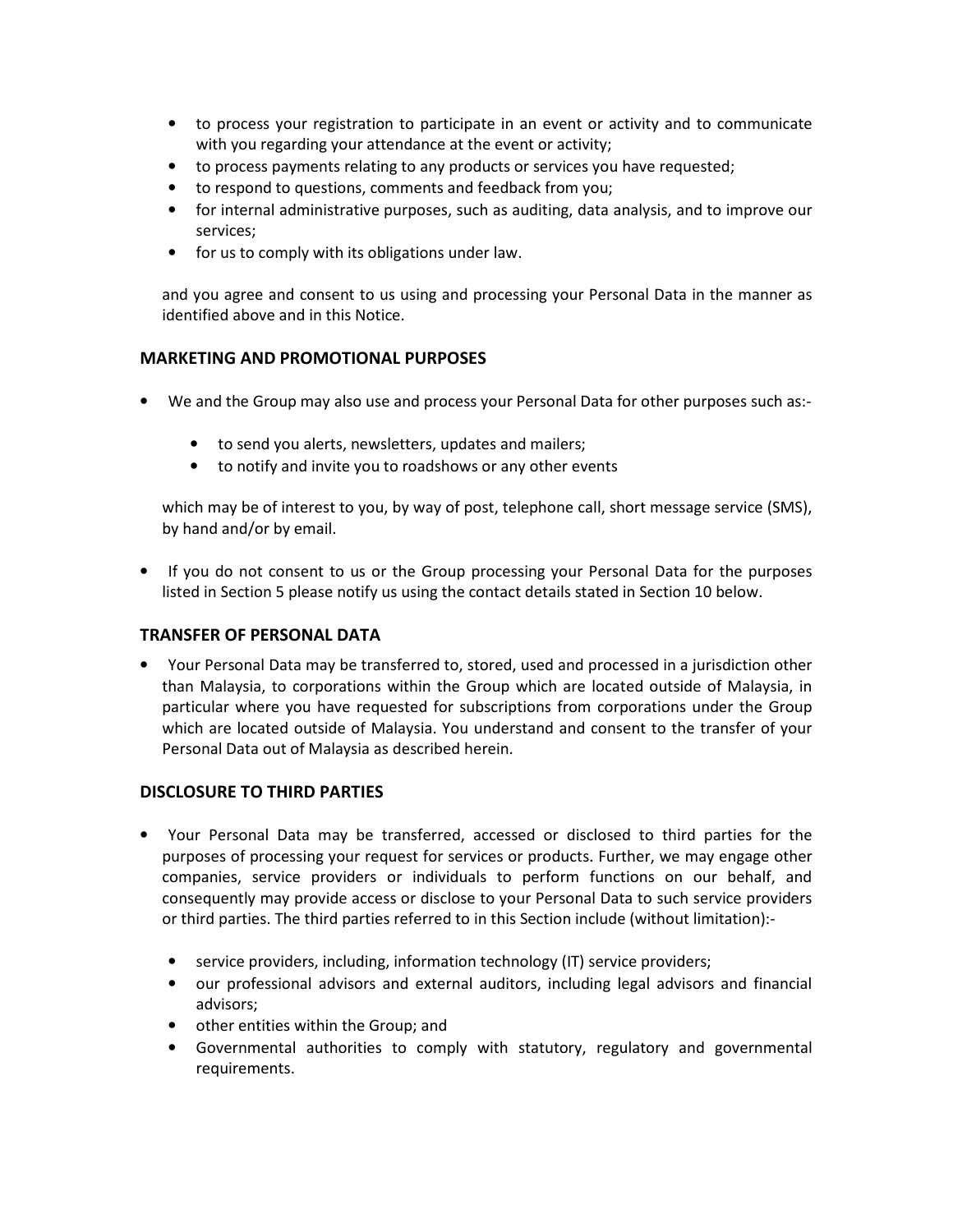• Your Personal Data may also be shared in connection with a corporate transaction, such as a sale of a subsidiary or a division, merger, consolidation, or asset sale, or in the unlikely event of winding-up.

# **ACCESS & CORRECTION REQUESTS AND INQUIRIES, LIMITING THE PROCESSING OF PERSONAL DATA**

• Subject to any exceptions under applicable laws, you may request for access to and/or request correction of your Personal Data, request to limit the processing of your Personal Data in relation to Section 5 above and/or make any inquiries regarding your Personal Data by contacting:-

The Data Officer Email: data.officer@absolutelystocks.com Tel No: +603 77218060 Fax No: +603 77218061

• In respect of your right to access and/or correct your Personal Data, we have the right to refuse the your requests to access and/or make any correction to your Personal Data for the reasons permitted under law, such as where the expense of providing access to you is disproportionate to the risks to your or another person's privacy.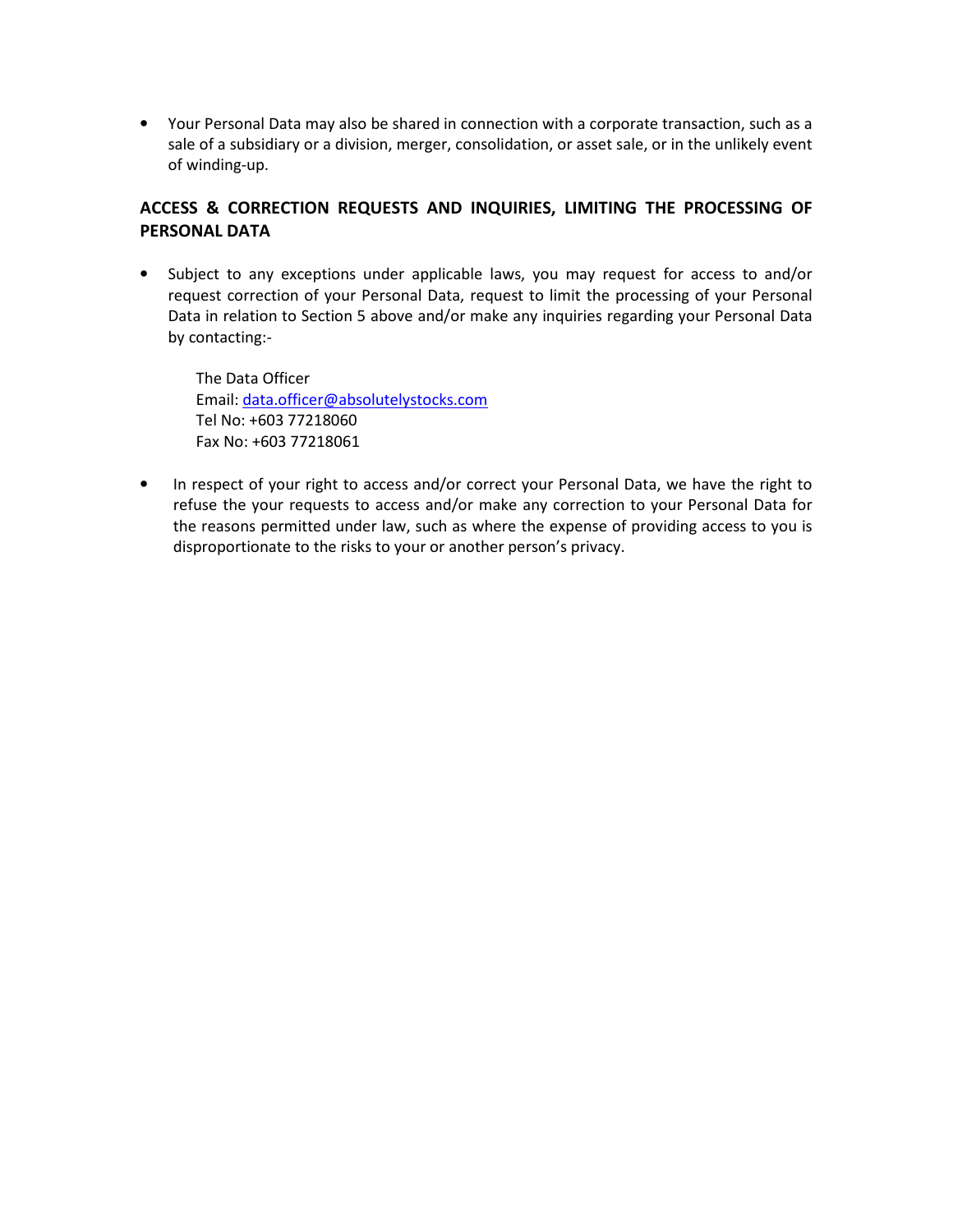• If you do not wish for your Personal Data to be collected via cookies on the Website, you may deactivate cookies by following these steps:

Windows IE (Internet Explorer) version 8 and above:

• Open Internet Explorer by clicking on the Start button  $\Box$  and then clicking on e

Internet Explorer

- Click the Tools button and then click on Internet Options.
- Click the Privacy tab and then under Settings, move the slider to the top to block all cookies or to the bottom to allow all cookies and then click OK.

| <b>Internet Options</b>                                                                                                            |                |         |                                                                                                                                                                                                                                                                                                          |          | ନ୍ମ<br>$\mathbf{x}$           |
|------------------------------------------------------------------------------------------------------------------------------------|----------------|---------|----------------------------------------------------------------------------------------------------------------------------------------------------------------------------------------------------------------------------------------------------------------------------------------------------------|----------|-------------------------------|
| <b>Security</b><br>General                                                                                                         | Privacy        | Content | Connections                                                                                                                                                                                                                                                                                              | Programs | Advanced                      |
| Settings<br>Select a setting for the Internet zone.<br><b>Medium</b>                                                               | privacy policy |         | - Blocks third-party cookies that do not have a compact<br>- Blocks third-party cookies that save information that can<br>be used to contact you without your explicit consent<br>- Restricts first-party cookies that save information that<br>can be used to contact you without your implicit consent |          |                               |
| <b>Sites</b><br>Location<br>Never allow websites to request your<br>physical location                                              | Import         |         | Advanced                                                                                                                                                                                                                                                                                                 |          | Default<br><b>Clear Sites</b> |
| Pop-up Blocker<br>V Turn on Pop-up Blocker<br><b>InPrivate</b><br>V Disable toolbars and extensions when InPrivate Browsing starts |                |         |                                                                                                                                                                                                                                                                                                          |          | Settings                      |
|                                                                                                                                    |                |         |                                                                                                                                                                                                                                                                                                          |          |                               |
|                                                                                                                                    |                | OK      |                                                                                                                                                                                                                                                                                                          | Cancel   | Apply                         |

• Click on the OK button to save your settings.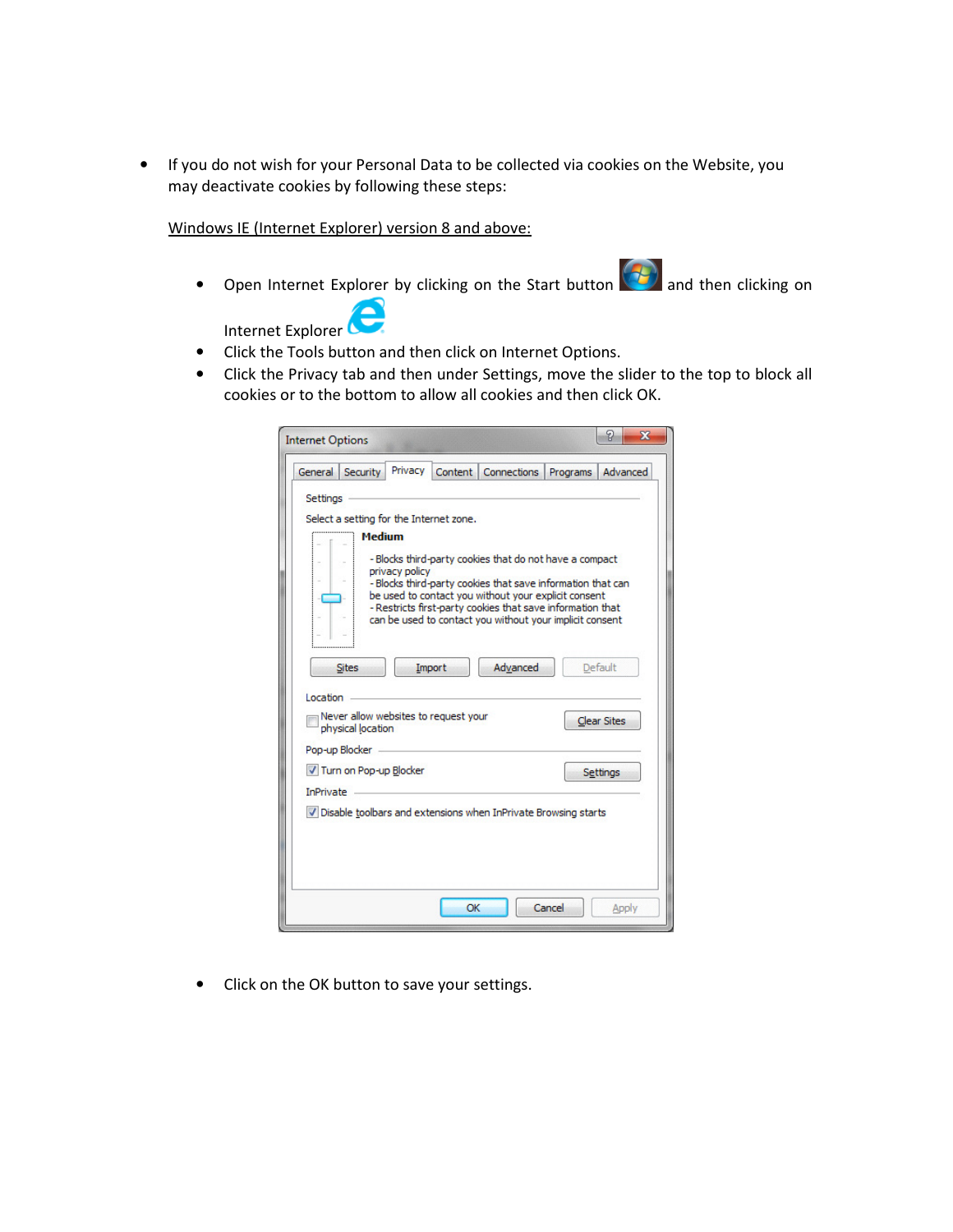For Mozilla Firefox:

• At the top of the Firefox window, click on the Tools button and then select Options.



Or you can click on settings at the bottom of the page.

• Select the Privacy tab and under Firefox will dropdown menu select Use Custom Settings For History.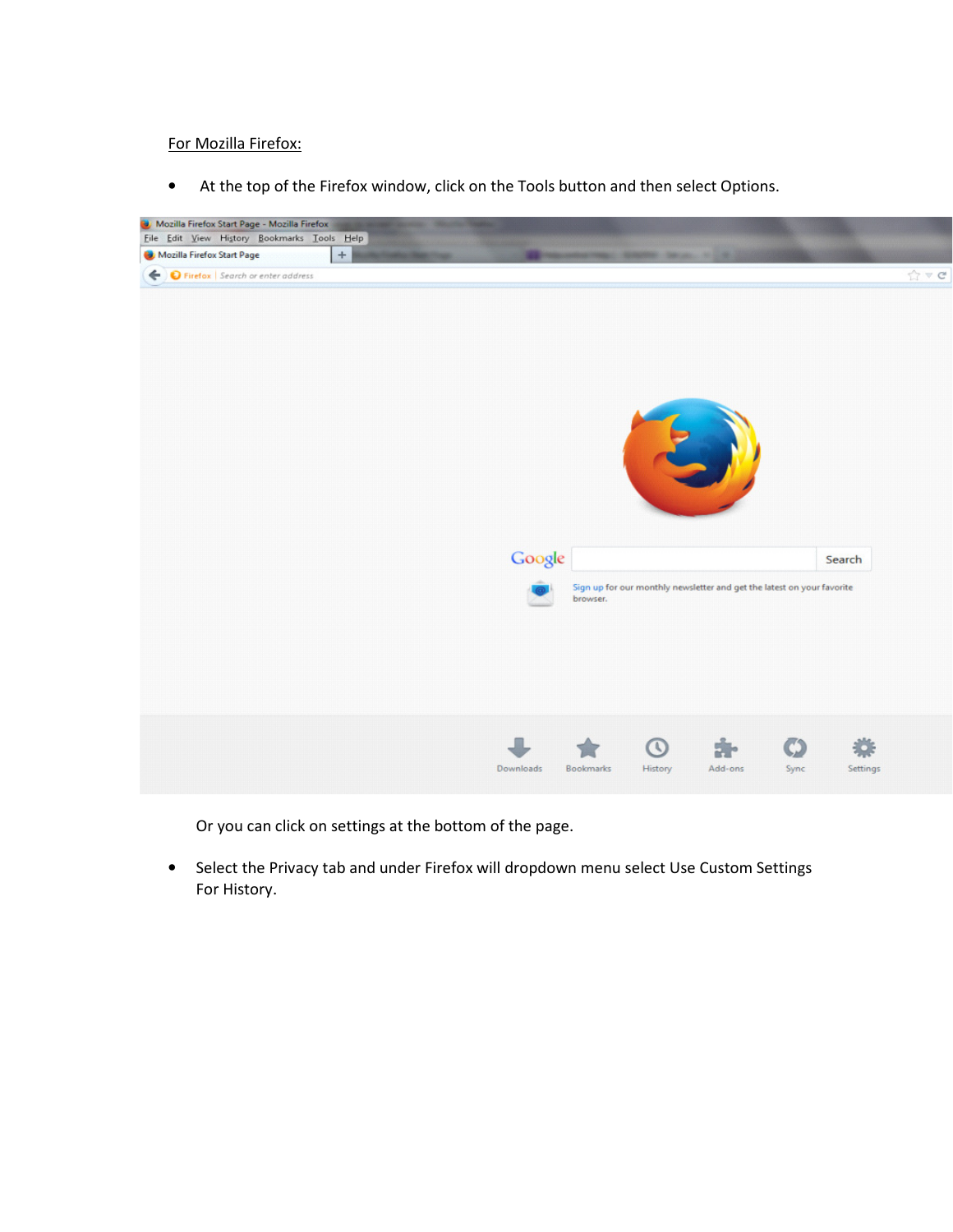| Options         |                                                                       |                                      |                                                                        |         |          |      | ×            |
|-----------------|-----------------------------------------------------------------------|--------------------------------------|------------------------------------------------------------------------|---------|----------|------|--------------|
|                 |                                                                       |                                      |                                                                        |         |          |      |              |
| General         | Tabs                                                                  | Content                              | <b>Applications</b>                                                    | Privacy | Security | Sync | Advanced     |
| <b>Tracking</b> |                                                                       |                                      | Tell sites that I do not want to be tracked                            |         |          |      |              |
|                 |                                                                       | Tell sites that I want to be tracked |                                                                        |         |          |      |              |
|                 |                                                                       |                                      | ighthropology Do not tell sites anything about my tracking preferences |         |          |      |              |
| Learn More      |                                                                       |                                      |                                                                        |         |          |      |              |
| History         |                                                                       |                                      |                                                                        |         |          |      |              |
| Firefox will:   |                                                                       |                                      | Use custom settings for history                                        |         |          |      |              |
|                 |                                                                       | V Always use private browsing mode   |                                                                        |         |          |      |              |
|                 |                                                                       |                                      | Remember my browsing and download history                              |         |          |      |              |
|                 |                                                                       |                                      | Remember search and form history                                       |         |          |      |              |
|                 |                                                                       | Accept cookies from sites            |                                                                        |         |          |      | Exceptions   |
|                 | Accept third-party cookies:<br>Always                                 |                                      |                                                                        |         |          |      |              |
|                 | Keep until:                                                           |                                      | I close Firefox                                                        |         |          |      | Show Cookies |
|                 | Settings<br>Clear history when Firefox closes                         |                                      |                                                                        |         |          |      |              |
|                 | <b>Location Bar</b>                                                   |                                      |                                                                        |         |          |      |              |
|                 | <b>History and Bookmarks</b><br>When using the location bar, suggest: |                                      |                                                                        |         |          |      |              |
|                 |                                                                       |                                      |                                                                        | OK      | Cancel   |      | Help         |

- Change your preferred cookies settings under the Accept third-party cookies drop down menu.
- Click on the OK button to save your settings.

# Google Chrome

- Click on  $\equiv$  button on the browser toolbar.
- Select Settings.
- Click on Show Advanced Settings.
- Under the Privacy section, click on Content Settings button.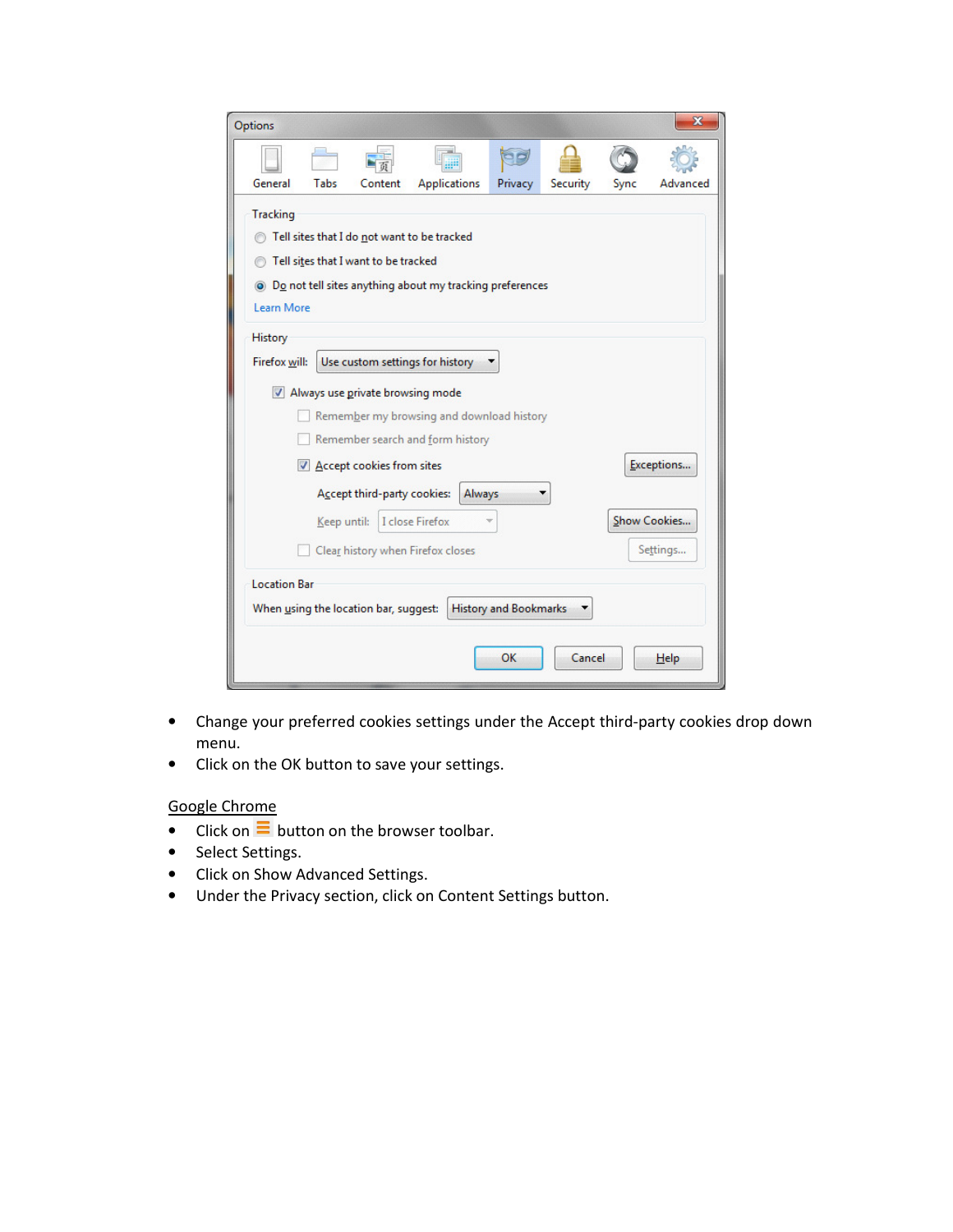#### Privacy

Clear browsing data... Content settings...

Google Chrome may use web services to improve your browsing experience. You may optionally disable these services. Learn more

- ↓ Use a web service to help resolve navigation errors
- Use a prediction service to help complete searches and URLs typed in the address bar
- Predict network actions to improve page load performance
- Enable phishing and malware protection
- Use a web service to help resolve spelling errors
- Automatically send usage statistics and crash reports to Google
- Send a 'Do Not Track' request with your browsing traffic

| Content Settings                                                                                                                                                                         | ×    |
|------------------------------------------------------------------------------------------------------------------------------------------------------------------------------------------|------|
| Cookies<br>۰<br>Allow local data to be set (recommended)<br>Keep local data only until I quit my browser<br>Block sites from setting any data<br>Block third-party cookies and site data |      |
| All cookies and site data<br>Manage exceptions                                                                                                                                           |      |
| Images<br>Show all images (recommended)<br>۰<br>Do not show any images<br>Manage exceptions<br>JavaScript                                                                                |      |
| Allow all sites to run JavaScript (recommended)<br>$\left( \blacksquare \right)$                                                                                                         |      |
| Do not allow any site to run JavaScript<br>Manage exceptions                                                                                                                             |      |
| <b>Handlers</b>                                                                                                                                                                          |      |
|                                                                                                                                                                                          | Done |

• Select your preferred cookies setting and click on Done button to save your settings.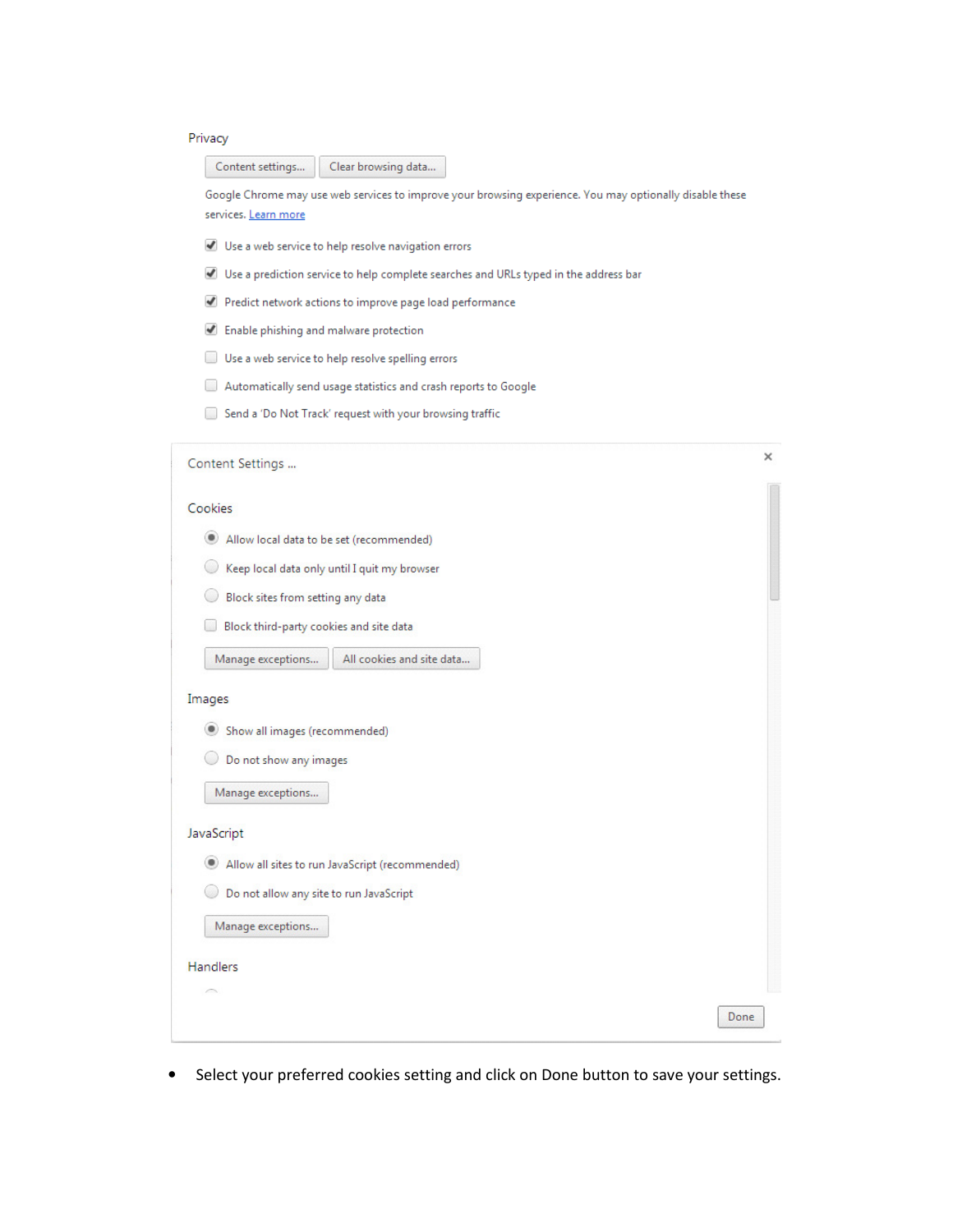#### **LINKS TO THIRD-PARTY WEBSITES**

• The Website may contain links to third parties' websites. Please note that we are not responsible for the collection, use, maintenance, sharing, or disclosure of data and information by such third parties. If you provide information directly to such sites, the privacy policy and terms of service on those sites are applicable and we are not responsible for the information processing practices or privacy policies of such sites.

# **PERSONAL INFORMATION FROM MINORS**

• We do not knowingly collect Personal Data from individuals under 18 years of age. As a parent or legal guardian, please do not allow the minor under your care to submit Personal Data to us. In the event that such Personal Data is provided to us, you hereby consent to the processing of the minor's Personal Data and personally accept and agree to be bound by this Notice and take responsibility for his or her actions.

Last updated: 4 February 2016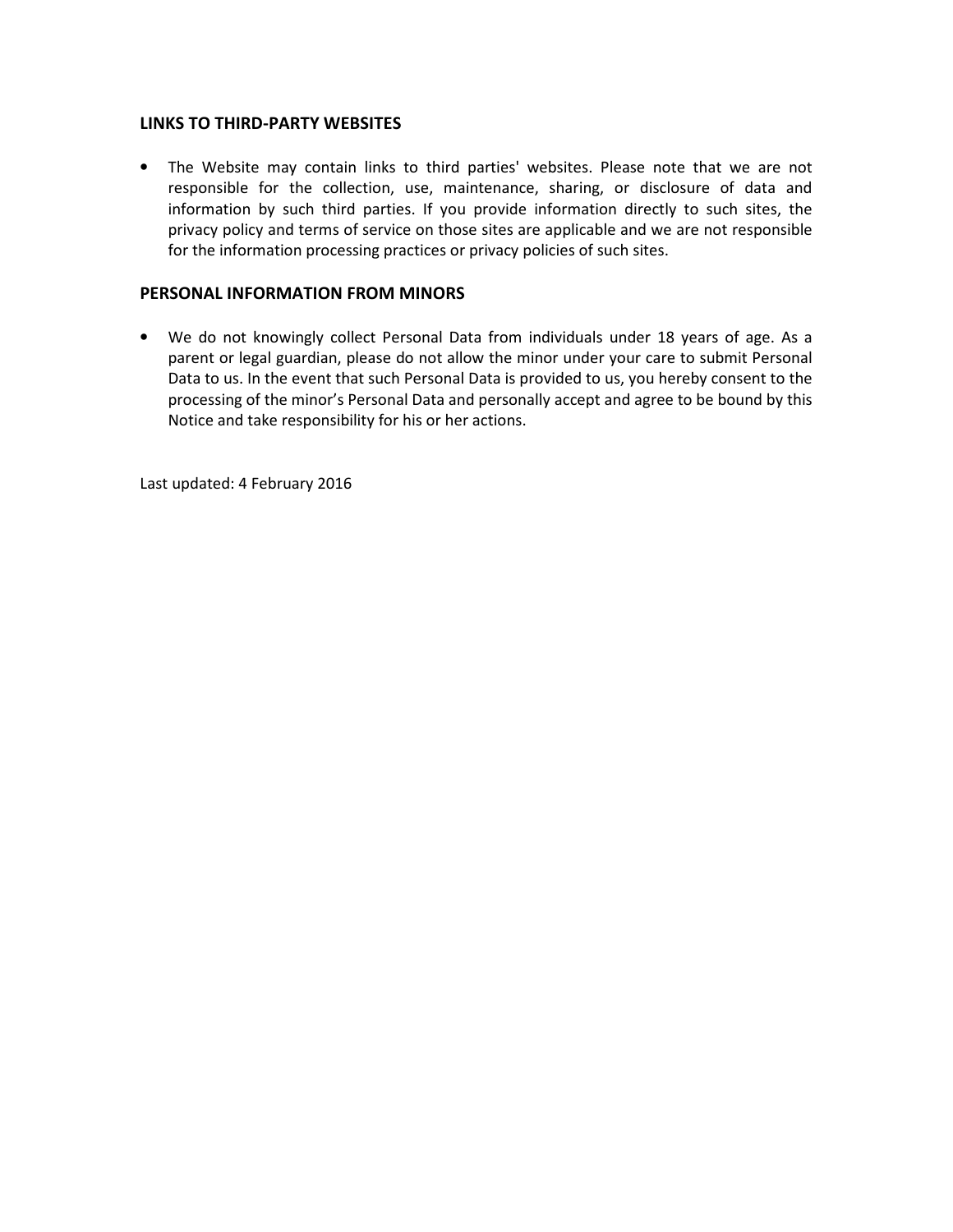# **NOTIS PERLINDUNGAN DATA PERIBADI**

Notis Perlindungan Data Peribadi ini ("**Notis**") menerangkan bagaimana kami, **Asia Analytica Sdn. Bhd.**, syarikat-syarikat kami yang berkaitan, syarikat-syarikat bersekutu dan entiti-entiti yang dikawal bersama (secara kolektif "**Kumpulan**") menggunakan Data Peribadi anda.

Sekiranya berlaku sebarang percanggahan antara versi bahasa Inggeris dengan bahasa lain, versi Bahasa Inggeris akan diguna pakai. Kami mempunyai hak untuk mengubahsuai, mengemaskini atau meminda terma Notis ini pada bila-bila masa dengan meletakkan Notis yang telah dikemaskini pada laman web kami ("**Laman Web**") di AbsolutelyStocks.com. Dengan terus berkomunikasi dengan kami atau dengan terus menggunakan perkhidmatan kami berikutan pengubahsuaian, pengemaskinian atau pindaan kepada Notis ini, tindakan tersebut akan menandakan penerimaan anda kepada pengubahsuaian, pengemaskinian atau pindaan tersebut.

## **PENGUMPULAN DATA PERIBADI**

- "**Data Peribadi**" bermaksud maklumat mengenai anda, dari mana anda boleh dikenal pasti, termasuk tetapi tidak terhad kepada nama, nombor kad pengenalan, alamat, nombor telefon, nombor faks, butiran bank, butiran kad kredit, bangsa, jantina, tarikh lahir, alamat e-mel, pekerjaan anda, jawatan anda dalam syarikat anda, butir-butir syarikat anda, industri tempat kerja anda, apa-apa maklumat mengenai anda yang anda berikan kepada kami dalam borang pendaftaran atau borang serupa bentuk dan/atau apa-apa maklumat mengenai anda yang telah atau mungkin dikumpul, disimpan, digunakan dan diproses oleh kami dari semasa ke semasa.
- Pemberian Data Peribadi anda adalah secara sukarela. Walaubagaimanapun, jika anda tidak memberi Data Peribadi anda, kami mungkin tidak dapat menyediakan perkhidmatan atau produk yang anda telah pesan.

#### **SUMBER PEROLEHAN DATA PERIBADI ANDA**

- Selain Data Peribadi yang anda berikan kepada kami secara langsung, kami juga mungkin mengumpul Data Peribadi anda daripada pelbagai sumber, seperti:-
	- apabila anda mendaftar untuk menerima e-mel *alert* kami, surat berita, berita kemas kini dan *mailers*;
	- daripada sumber-sumber umum
	- apabila anda berinteraksi dan berkomunikasi dengan kami di pameran bergerak atau mana-mana acara lain;
	- daripada syarikat-syarikat di bawah Kumpulan; atau
	- dengan menggunakan Laman Web dan dari "*cookies*" yang digunakan di Laman Web.

#### **TUJUAN PEMPROSESAN**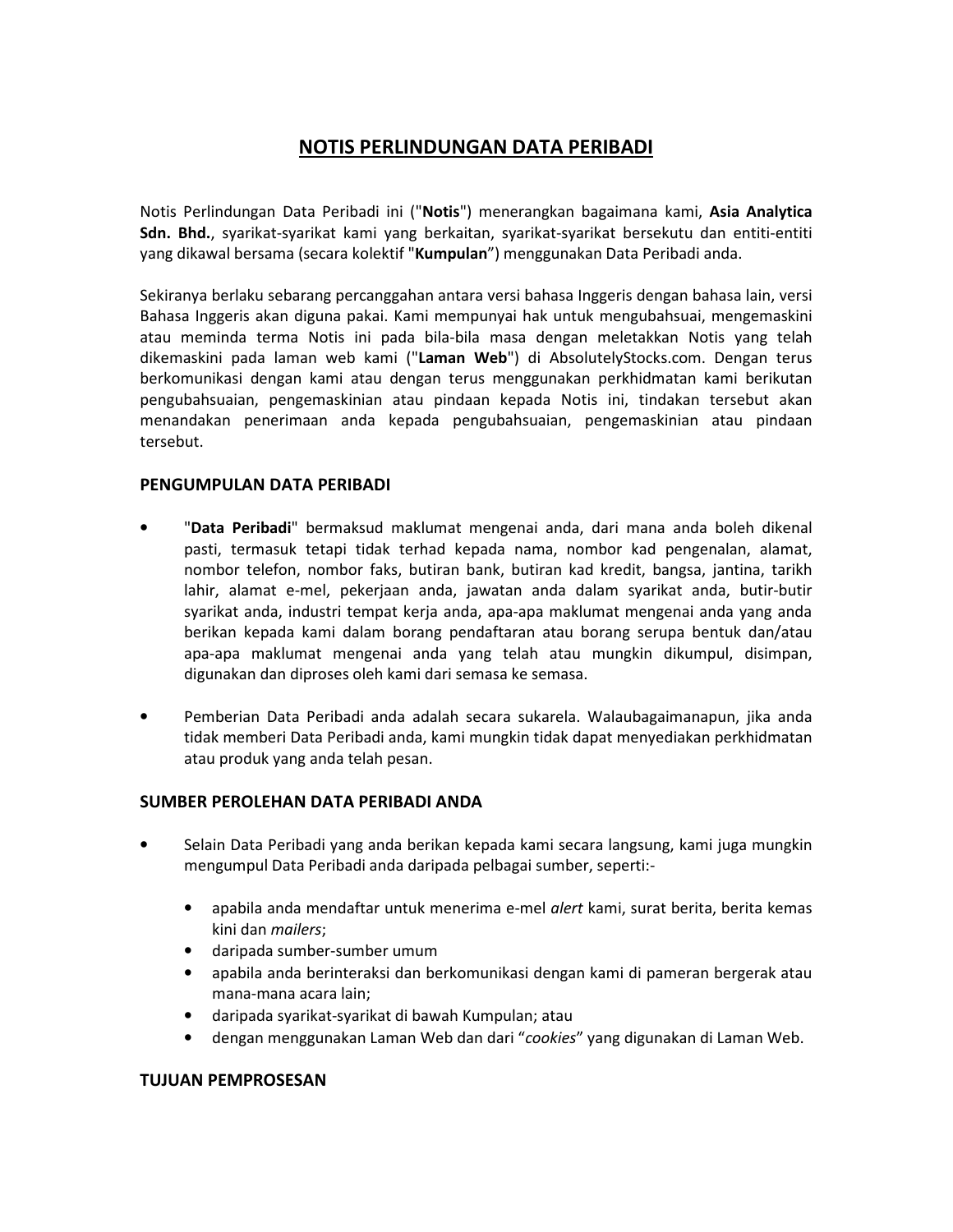- Kami juga mungkin menggunakan Data Peribadi anda untuk tujuan-tujuan yang berhubung dengan perkhidmatan atau produk yang dipesan oleh anda dan untuk perniagaan dan aktiviti-aktiviti kami yang mungkin termasuk, tanpa had:-
	- memproses pendaftaran anda sebagai pengguna Laman Web, untuk memberikan anda manfaat yang ditawarkan kepada pengguna berdaftar Laman Web dan untuk berkomunikasi dengan anda untuk tujuan ini;
	- untuk memproses pendaftaran anda untuk menyertai acara atau aktiviti dan untuk berkomunikasi dengan anda mengenai kehadiran anda di acara atau aktiviti;
	- untuk memproses bayaran yang berkaitan dengan mana-mana produk atau perkhidmatan yang anda pesan;
	- untuk menjawab soalan-soalan, komen dan maklum balas daripada anda;
	- untuk tujuan pentadbiran dalaman seperti audit, analisis data, dan untuk meningkatkan perkhidmatan kami;
	- untuk kami mematuhi kewajipan di bawah undang-undang.

dan anda bersetuju kepada kami mengguna dan memproses Data Peribadi anda mengikut cara yang dikenal pasti di atas dan dalam Notis ini.

## **TUJUAN PEMASARAN DAN PROMOSI**

- Kami dan Kumpulan juga boleh mengguna dan memproses Data Peribadi anda untuk tujuan lain seperti: -
	- untuk menghantar *alerts*, surat berita, berita kemaskini dan *mailers*;
	- untuk memberitahu dan menjemput anda kepada pameran bergerak, lelongan atau acara lain

yang mungkin menarik minat anda melalui pos, panggilan telefon, perkhidmatan pesanan ringkas (SMS), dengan tangan dan/atau melalui e-mel.

• Jika anda tidak bersetuju dengan kami atau Kumpulan memproses Data Peribadi anda bagi tujuan yang disenaraikan dalam Seksyen 5, sila memberitahu kami dengan menggunakan maklumat hubungan yang dinyatakan dalam Seksyen 10 di bawah.

#### **PEMINDAHAN DATA PERIBADI**

• Data Peribadi anda mungkin dipindahkan, disimpan, digunakan dan diproses dalam bidang kuasa lain selain Malaysia, kepada syarikat-syarikat di bawah Kumpulan yang terletak di luar Malaysia, terutamanya di mana anda telah membuat pesanan untuk langannan daripada syarikat di bawah Kumpulan yang terletak di luar Malaysia. Anda memahami dan bersetuju kepada pemindahan Data Peribadi anda keluar daripada Malaysia sebagaimana yang dinyatakan di dalam ini.

#### **PENDEDAHAN KEPADA PIHAK KETIGA**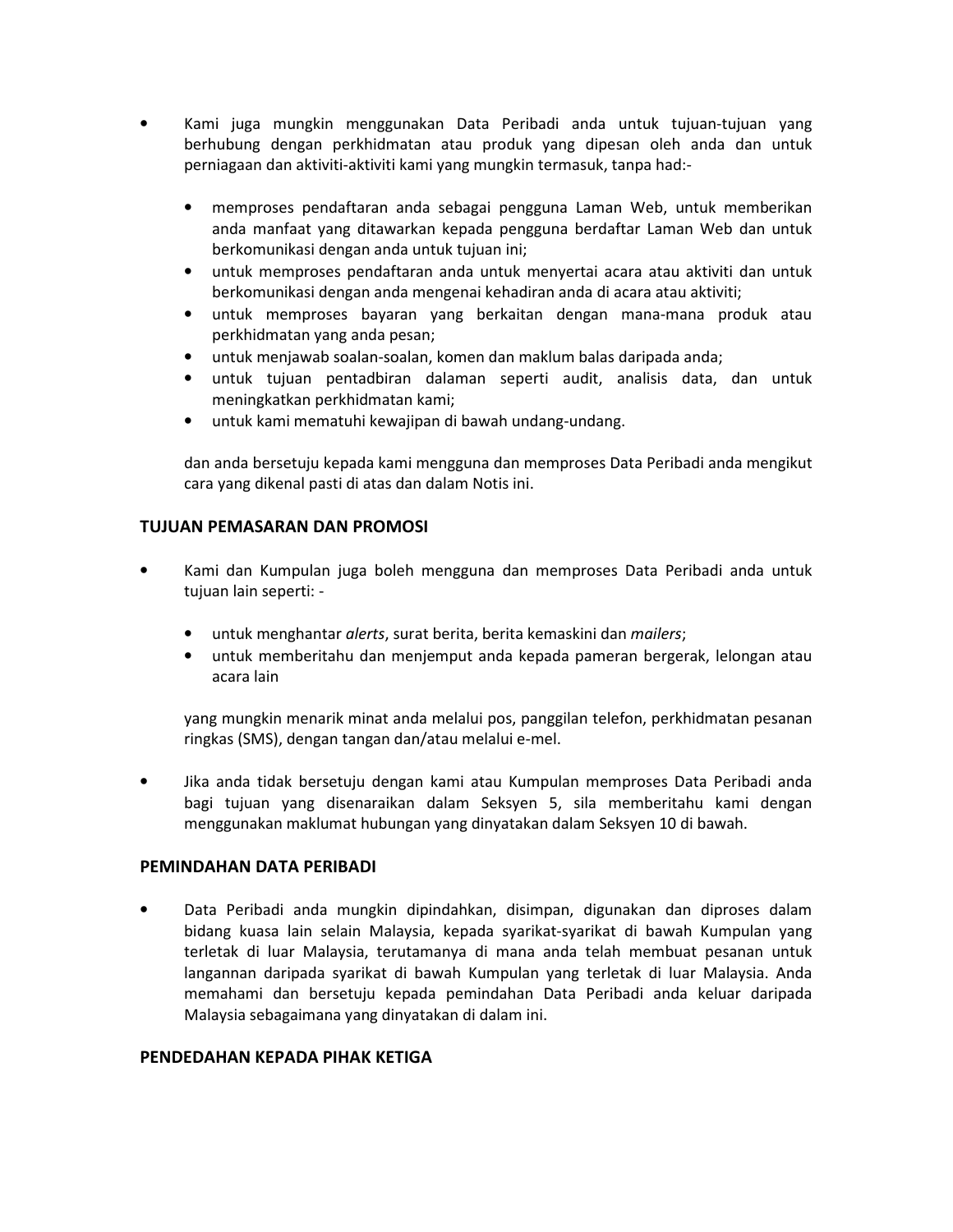- Data Peribadi anda mungkin dipindahkan, diakses atau didedahkan kepada pihak ketiga untuk tujuan seperti yang dinyatakan dalam Seksyen 4 di atas. Selanjutnya, kami mungkin melantik syarikat-syarikat, pembekal perkhidmatan atau individu lain untuk melakukan fungsi-fungsi bagi pihak kami, dan seterusnya mungkin memberikan akses atau mendedahkan Data Peribadi anda kepada pembekal perkhidmatan atau pihak ketiga tersebut. Pihak-pihak ketiga yang disebut dalam Seksyen ini termasuk (tanpa had): -
	- pembekal perkhidmatan, termasuk pembekal perkhidmatan teknologi maklumat (IT);
	- penasihat profesional kami dan juruaudit luar, termasuk penasihat undang-undang dan penasihat kewangan;
	- entiti-entiti lain dalam Kumpulan; dan
	- pihak berkuasa Kerajaan untuk mematuhi keperluan undang-undang, peruntukan kawal selia dan kerajaan.
- Data Peribadi anda juga mungkin akan dikongsi bersama berkaitan dengan urus niaga korporat, seperti penjualan anak syarikat atau bahagian, penggabungan, penyatuan, atau jualan aset, atau dalam hal tidak mungkin penggulungan.

# **AKSES & PERMINTAAN PEMBETULAN DAN SIASATAN, MENGEHADKAN PEMPROSESAN DATA PERIBADI**

• Tertakluk kepada apa-apa pengecualian di bawah undang-undang terpakai, anda boleh meminta akses kepada dan/atau meminta pembetulan Data Peribadi anda, permintaan untuk mengehadkan pemprosesan Data Peribadi anda berhubung dengan Seksyen 5 di atas dan/atau membuat sebarang pertanyaan mengenai Data Peribadi anda dengan menghubungi: -

> Pegawai Data Emel: data.officer@absolutelystocks.com No. Tel: +603 77218060 No. Faks: +603 77218061

- Berkenaan dengan hak anda untuk mengakses dan/atau membetulkan Data Peribadi anda, kami berhak untuk menolak permintaan anda untuk mengakses dan/atau membuat sebarang pembetulan terhadap Data Peribadi anda untuk sebab-sebab yang dibenarkan di bawah undang-undang, seperti di mana pemberian akses kepada anda adalah tidak seimbang kepada risiko atau privasi anda atau privasi orang lain.
- Jika anda tidak ingin Data Peribadi anda dikumpul melalui "*cookies*" di Laman Web, anda boleh menyahaktifkan "*cookies*" dengan mengikuti langkah-langkah berikut:

Windows IE (Internet Explorer) versi 8 ke atas:

a. Buka Internet Explorer dengan mengklik butang **Start** kemudian klik

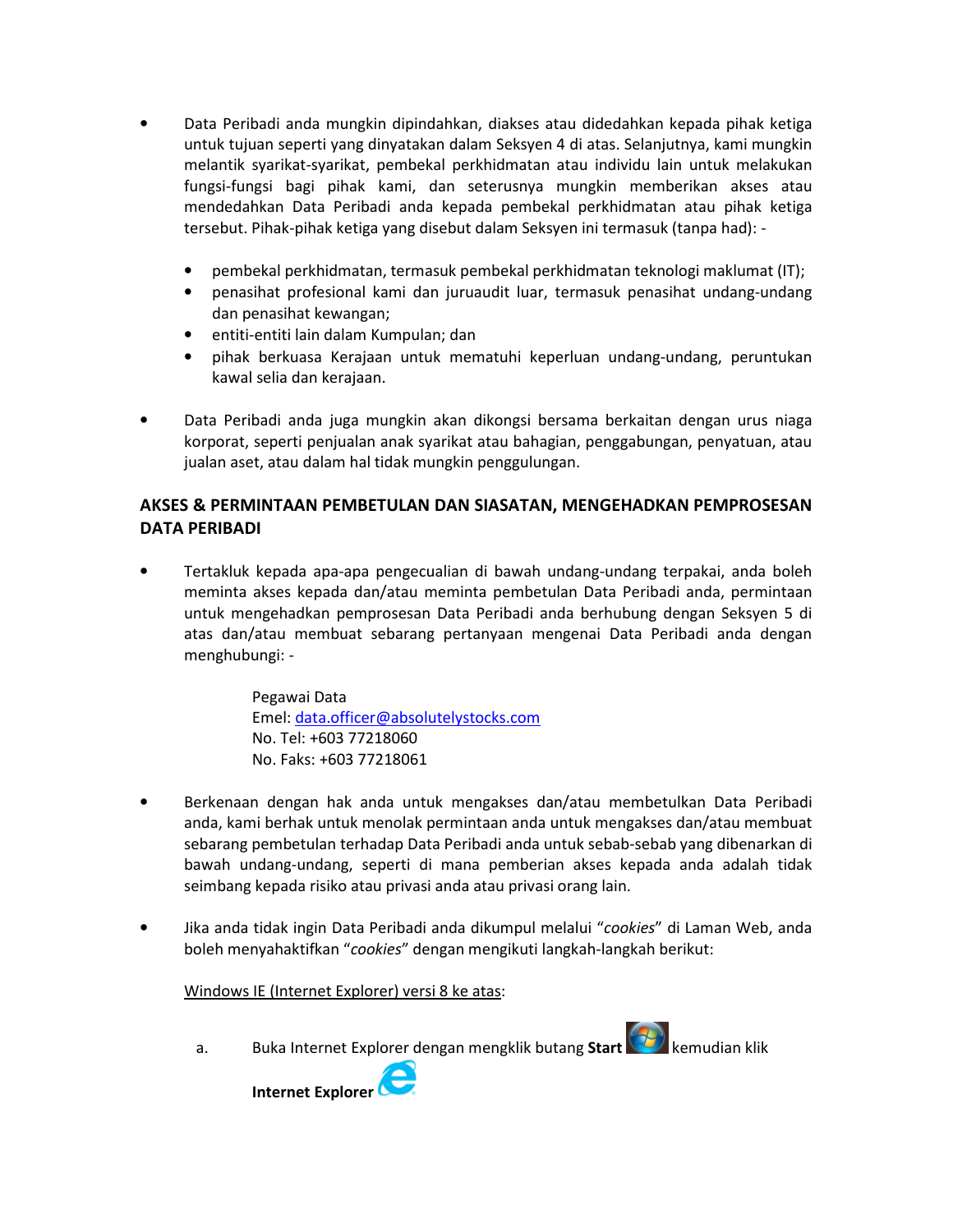- b. Klik butang **Tools** kemudian pilih **Internet Options**.
- c. Klik tab **Privacy,** kemudian di bawah bahagian **Settings**, gerakkan *slider* ke atas untuk menghalang semua *cookies* atau ke bawah untuk membenarkan semua *cookies* kemudian klik **OK**.

| <b>Internet Options</b>                                                                                                            |                |         |                                                                                                                                                                                                                                                                                                          |          | P<br>$\mathbf{x}$             |
|------------------------------------------------------------------------------------------------------------------------------------|----------------|---------|----------------------------------------------------------------------------------------------------------------------------------------------------------------------------------------------------------------------------------------------------------------------------------------------------------|----------|-------------------------------|
| <b>Security</b><br>General                                                                                                         | Privacy        | Content | <b>Connections</b>                                                                                                                                                                                                                                                                                       | Programs | Advanced                      |
| Settings<br>Select a setting for the Internet zone.<br><b>Medium</b>                                                               | privacy policy |         | - Blocks third-party cookies that do not have a compact<br>- Blocks third-party cookies that save information that can<br>be used to contact you without your explicit consent<br>- Restricts first-party cookies that save information that<br>can be used to contact you without your implicit consent |          |                               |
| <b>Sites</b><br>Location<br>Never allow websites to request your<br>physical location                                              |                | Import  | Advanced                                                                                                                                                                                                                                                                                                 |          | Default<br><b>Clear Sites</b> |
| Pop-up Blocker<br>V Turn on Pop-up Blocker<br><b>InPrivate</b><br>V Disable toolbars and extensions when InPrivate Browsing starts |                |         |                                                                                                                                                                                                                                                                                                          |          | <b>Settings</b>               |
|                                                                                                                                    |                | OK      |                                                                                                                                                                                                                                                                                                          | Cancel   | Apply                         |

d. Klik butang **OK** untuk menyimpan tetapan anda.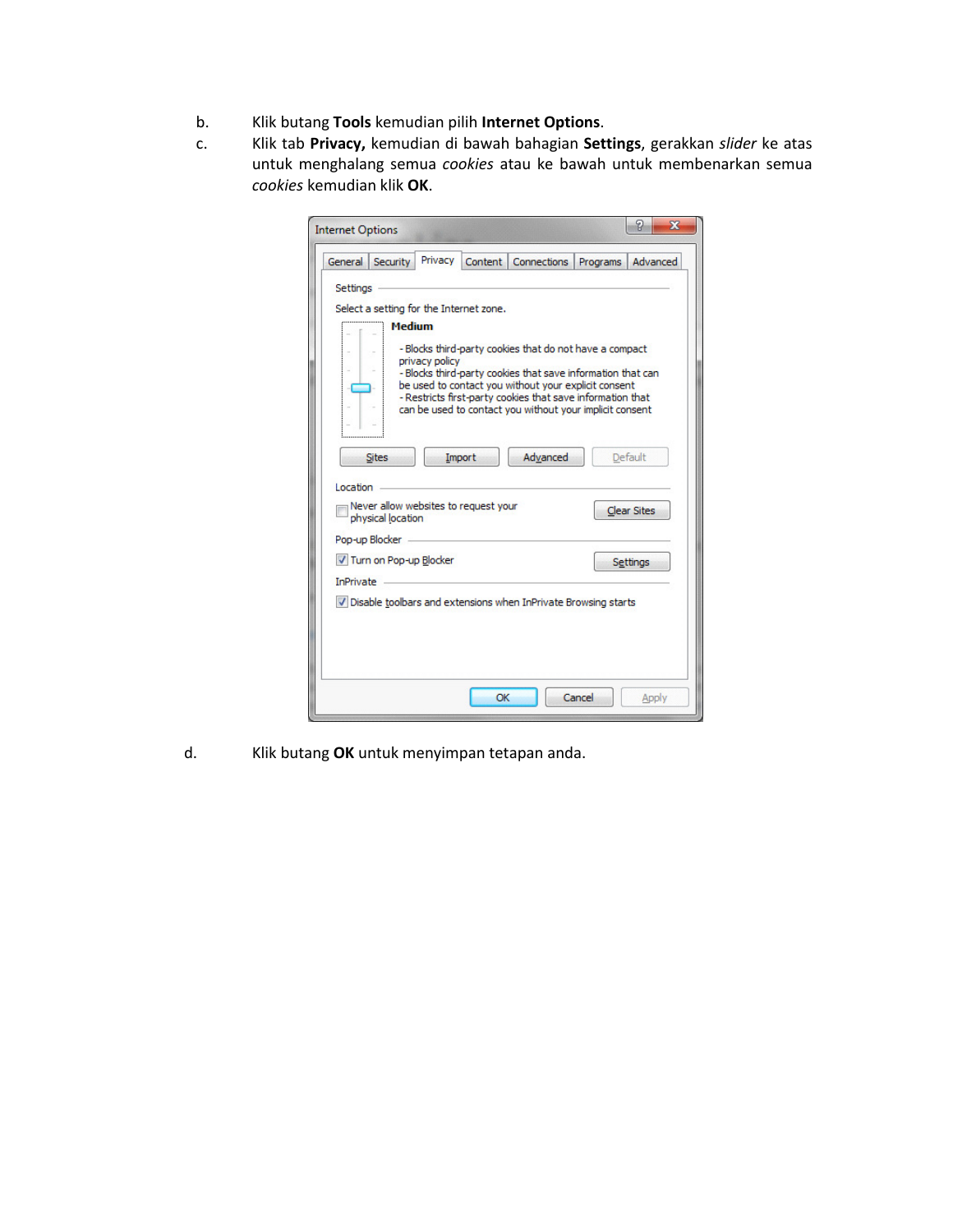#### Untuk Mozilla Firefox:

• Pada bahagian atas tetingkap Firefox, klik pada butang **Tools**, kemudian pilih **Options**.



Atau anda boleh klik pada **Settings** di bahagian bawah laman tersebut.

b. Pilih tab **Privacy,** dan di bawah menu jatuh turun **Firefox will**, pilih **Use Custom Settings For History.**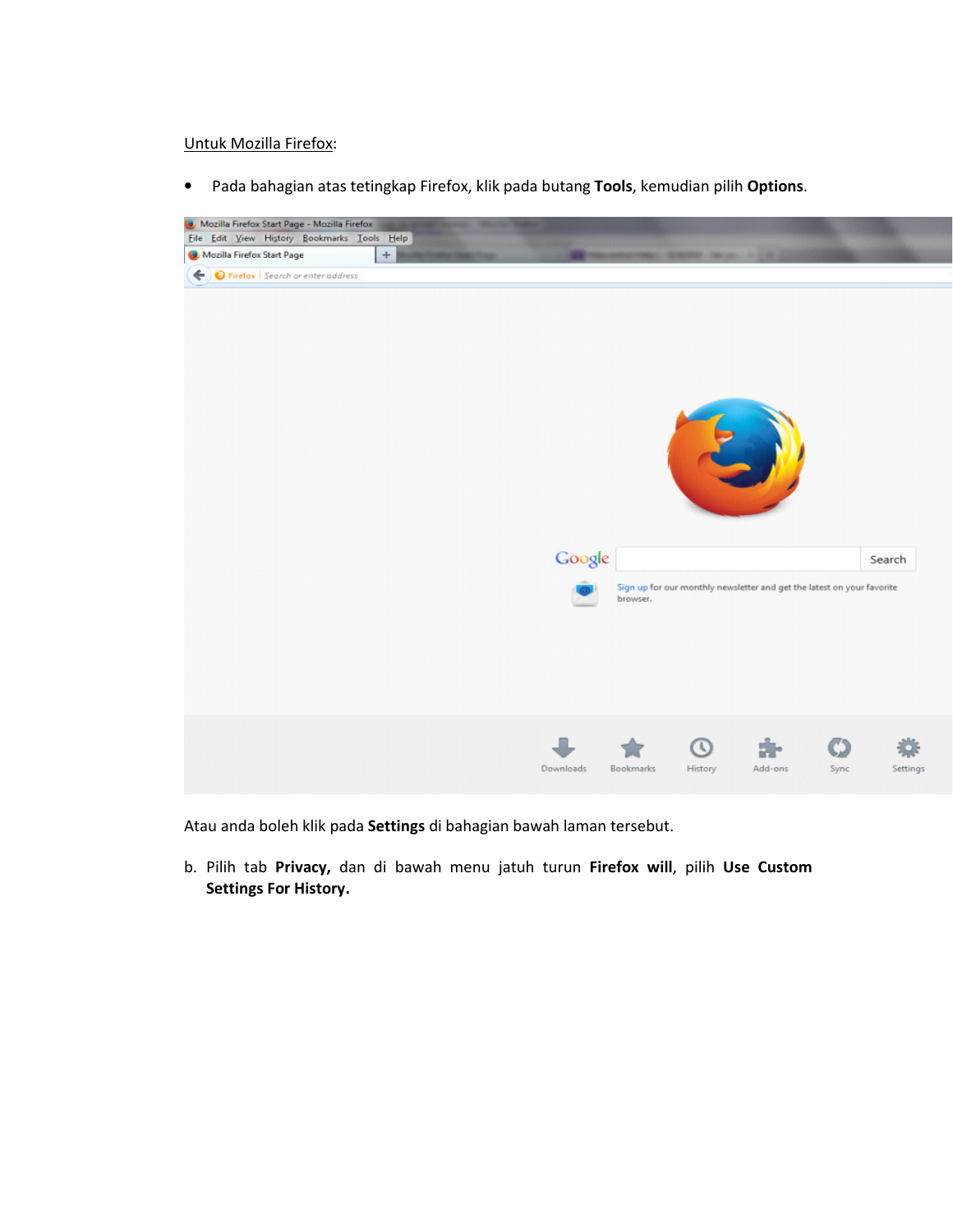| Options         |                                               |                                       |                                                                        |                              |          |      |              |
|-----------------|-----------------------------------------------|---------------------------------------|------------------------------------------------------------------------|------------------------------|----------|------|--------------|
|                 |                                               |                                       |                                                                        |                              |          |      |              |
| General         | Tabs                                          | Content                               | <b>Applications</b>                                                    | Privacy                      | Security | Sync | Advanced     |
| <b>Tracking</b> |                                               |                                       |                                                                        |                              |          |      |              |
|                 |                                               |                                       | Tell sites that I do not want to be tracked                            |                              |          |      |              |
|                 |                                               | Tell sites that I want to be tracked  |                                                                        |                              |          |      |              |
|                 |                                               |                                       | ighthropology Do not tell sites anything about my tracking preferences |                              |          |      |              |
| Learn More      |                                               |                                       |                                                                        |                              |          |      |              |
| History         |                                               |                                       |                                                                        |                              |          |      |              |
| Firefox will:   |                                               |                                       | Use custom settings for history                                        |                              |          |      |              |
|                 | V Always use private browsing mode            |                                       |                                                                        |                              |          |      |              |
|                 |                                               |                                       | Remember my browsing and download history                              |                              |          |      |              |
|                 |                                               |                                       | Remember search and form history                                       |                              |          |      |              |
|                 |                                               | Accept cookies from sites             |                                                                        |                              |          |      | Exceptions   |
|                 |                                               | Accept third-party cookies:           | Always                                                                 |                              |          |      |              |
|                 | Keep until:                                   |                                       | I close Firefox                                                        |                              |          |      | Show Cookies |
|                 | Settings<br>Clear history when Firefox closes |                                       |                                                                        |                              |          |      |              |
|                 | <b>Location Bar</b>                           |                                       |                                                                        |                              |          |      |              |
|                 |                                               | When using the location bar, suggest: |                                                                        | <b>History and Bookmarks</b> |          |      |              |
|                 |                                               |                                       |                                                                        | OK                           | Cancel   |      | Help         |

- c. Ubah tetapan *cookies* mengikut pilihan anda di bawah menu jatuh turun **Accept thirdparty cookies.**
- d. Klik pada butang OK untuk menyimpan tetapan anda.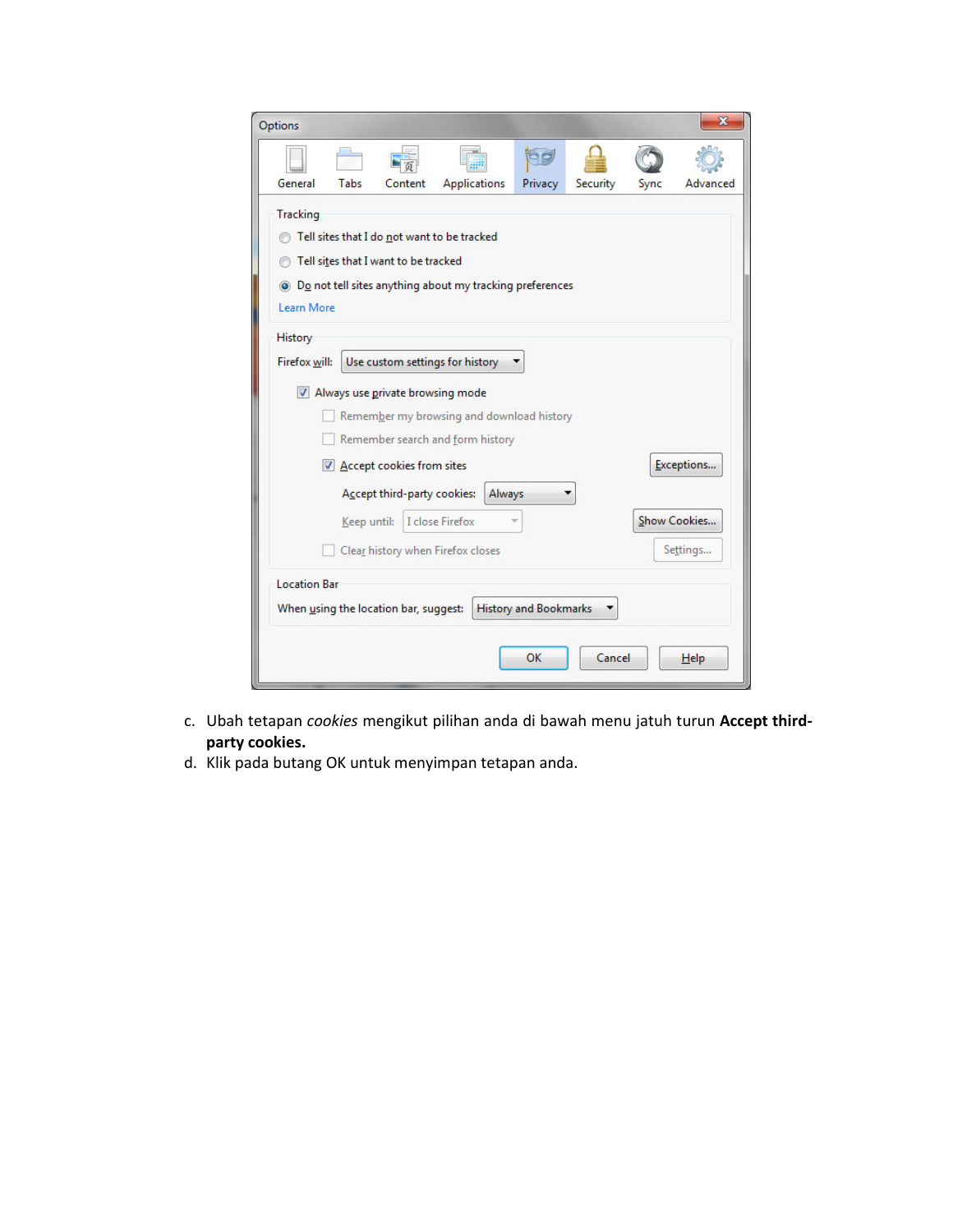#### Google Chrome

- a. Klik pada butang  $\equiv$  pada *toolbar* pelayar.
- b. Pilih **Settings.**
- c. Klik pada **Show Advanced Settings.**
- d. Di bawah bahagian **Privacy**, klik pada butang **Content Settings**.

#### Privacy

Content settings... Clear browsing data...

Google Chrome may use web services to improve your browsing experience. You may optionally disable these services. Learn more

- Use a web service to help resolve navigation errors
- Use a prediction service to help complete searches and URLs typed in the address bar
- Predict network actions to improve page load performance
- Enable phishing and malware protection
- Use a web service to help resolve spelling errors
- Automatically send usage statistics and crash reports to Google
- Send a 'Do Not Track' request with your browsing traffic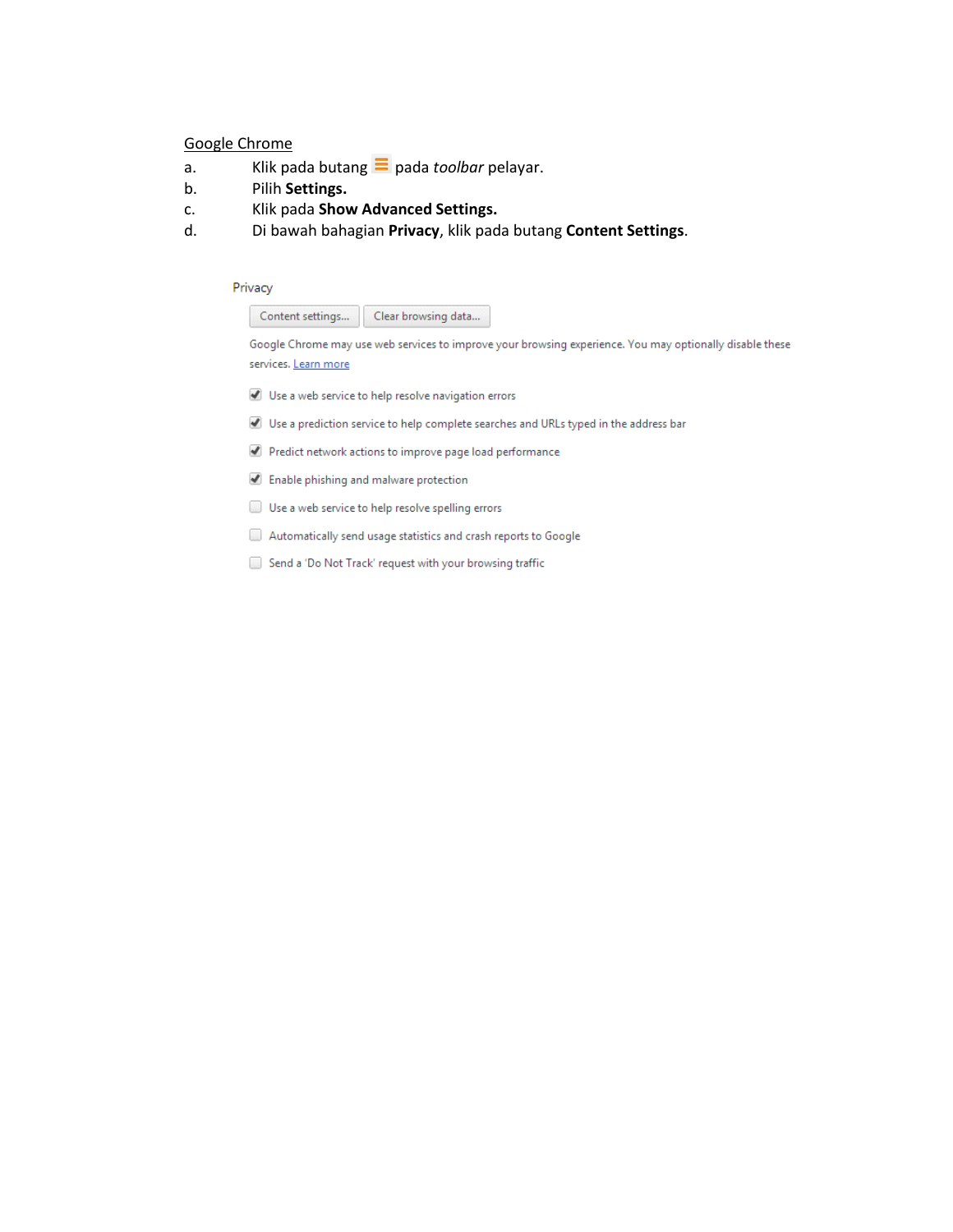| Content Settings                               |                                                 | ×    |
|------------------------------------------------|-------------------------------------------------|------|
| Cookies                                        |                                                 |      |
| Allow local data to be set (recommended)<br>۰  |                                                 |      |
|                                                | Keep local data only until I quit my browser    |      |
| Block sites from setting any data              |                                                 |      |
| Block third-party cookies and site data        |                                                 |      |
| Manage exceptions                              | All cookies and site data                       |      |
| Images                                         |                                                 |      |
| Show all images (recommended)<br>$\circledast$ |                                                 |      |
| Do not show any images                         |                                                 |      |
| Manage exceptions                              |                                                 |      |
| JavaScript                                     |                                                 |      |
| ۰                                              | Allow all sites to run JavaScript (recommended) |      |
| Do not allow any site to run JavaScript        |                                                 |      |
| Manage exceptions                              |                                                 |      |
| <b>Handlers</b>                                |                                                 |      |
|                                                |                                                 |      |
|                                                |                                                 | Done |

e. Pilih tetapan *cookies* pilihan anda dan klik pada butang **Done** untuk menyimpan tetapan anda.

# **PAUTAN KE LAMAN WEB PIHAK KETIGA**

• Laman Web mungkin mengandungi pautan ke laman web pihak ketiga. Sila ambil perhatian bahawa kami tidak bertanggungjawab untuk pengumpulan, penggunaan, penyelenggaraan, perkongsian, atau pendedahan data dan maklumat oleh pihak ketiga sedemikian. Jika anda memberikan maklumat secara langsung kepada laman-laman tersebut, dasar privasi dan syarat-syarat perkhidmatan di laman berkaitan akan terpakai dan kami tidak bertanggungjawab untuk amalan pemprosesan maklumat atau dasar privasi laman-laman tersebut.

#### **MAKLUMAT PERIBADI DARIPADA INDIVIDU BAWAH UMUR**

• Kami tidak akan mengumpul Data Peribadi daripada individu di bawah umur 18 tahun secara sengaja. Sebagai ibu bapa atau penjaga yang sah, sila tidak membenarkan individu bawah umur tersebut di bawah jagaan anda untuk memberi Data Peribadi kepada kami.